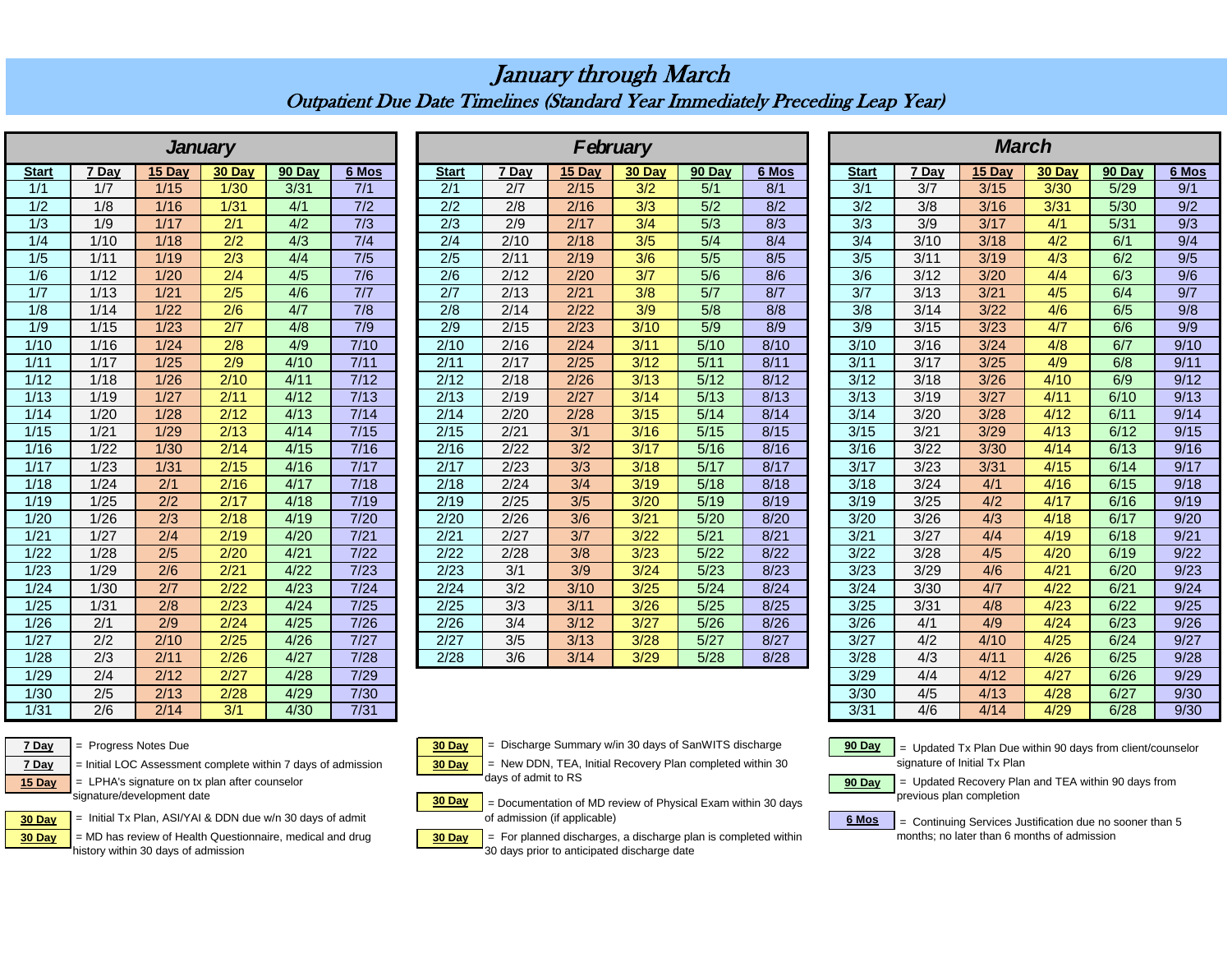|              |       | <b>April</b> |        |                |       |              |       |        | <b>May</b> |        |        | <b><i>June</i></b> |              |                  |               |                |                  |        |  |  |  |
|--------------|-------|--------------|--------|----------------|-------|--------------|-------|--------|------------|--------|--------|--------------------|--------------|------------------|---------------|----------------|------------------|--------|--|--|--|
|              |       |              |        |                |       |              |       |        |            |        |        |                    |              |                  |               |                |                  |        |  |  |  |
| <b>Start</b> | 7 Day | 15 Day       | 30 Day | 90 Day         | 6 Mos | <b>Start</b> | 7 Dav | 15 Dav | 30 Day     | 90 Day | 6 Mos  |                    | <b>Start</b> | 7 Day            | 15 Day        | 30 Day         | 90 Day           | 6 Mos  |  |  |  |
| 4/1          | 4/7   | 4/15         | 4/30   | 6/29           | 10/1  | 5/1          | 5/7   | 5/15   | 5/30       | 7/29   | 11/1   |                    | 6/1          | 6/7              | 6/15          | 6/30           | 8/29             | 12/1   |  |  |  |
| 4/2          | 4/8   | 4/16         | 5/1    | 6/30           | 10/2  | 5/2          | 5/8   | 5/16   | 5/31       | $7/30$ | 11/2   |                    | 6/2          | 6/8              | 6/16          | $7/1$          | 8/30             | 12/2   |  |  |  |
| 4/3          | 4/9   | 4/17         | 5/2    | $7/1$          | 10/3  | 5/3          | 5/9   | 5/17   | 6/1        | 7/31   | 11/3   |                    | 6/3          | 6/9              | 6/17          | 7/2            | 8/31             | 12/3   |  |  |  |
| 4/4          | 4/10  | 4/18         | 5/3    | 7/2            | 10/4  | 5/4          | 5/10  | 5/18   | 6/2        | 8/1    | 11/4   |                    | 6/4          | 6/10             | 6/18          | 7/3            | 9/1              | 12/4   |  |  |  |
| 4/5          | 4/11  | 4/19         | 5/4    | 7/3            | 10/5  | 5/5          | 5/11  | 5/19   | 6/3        | 8/2    | $11/5$ |                    | 6/5          | 6/11             | 6/19          | 7/4            | 9/2              | $12/5$ |  |  |  |
| 4/6          | 4/12  | 4/20         | 5/5    | 7/4            | 10/6  | 5/6          | 5/12  | 5/20   | 6/4        | 8/3    | 11/6   |                    | 6/6          | 6/12             | 6/20          | 7/5            | 9/3              | 12/6   |  |  |  |
| 4/7          | 4/13  | 4/21         | 5/6    | 7/5            | 10/7  | 5/7          | 5/13  | 5/21   | 6/5        | 8/4    | 11/7   |                    | 6/7          | 6/13             | 6/21          | 7/6            | 9/4              | 12/7   |  |  |  |
| 4/8          | 4/14  | 4/22         | 5/7    | 7/6            | 10/8  | 5/8          | 5/14  | 5/22   | 6/6        | 8/5    | 11/8   |                    | 6/8          | 6/14             | 6/22          | 7/7            | 9/5              | 12/8   |  |  |  |
| 4/9          | 4/15  | 4/23         | 5/8    | 7/7            | 10/9  | 5/9          | 5/15  | 5/23   | 6/7        | 8/6    | 11/9   |                    | 6/9          | 6/15             | 6/23          | 7/8            | 9/6              | 12/9   |  |  |  |
| 4/10         | 4/16  | 4/24         | 5/9    | 7/8            | 10/10 | 5/10         | 5/16  | 5/24   | 6/8        | 8/7    | 11/10  |                    | 6/10         | 6/16             | 6/24          | 7/9            | 9/7              | 12/10  |  |  |  |
| 4/11         | 4/17  | 4/25         | 5/10   | 7/9            | 10/11 | 5/11         | 5/17  | 5/25   | 6/9        | 8/8    | 11/11  |                    | 6/11         | 6/17             | 6/25          | 7/10           | 9/8              | 12/11  |  |  |  |
| 4/12         | 4/18  | 4/26         | 5/11   | 7/10           | 10/12 | 5/12         | 5/18  | 5/26   | 6/10       | 8/9    | 11/12  |                    | 6/12         | 6/18             | 6/26          | 7/11           | $\overline{9/9}$ | 12/12  |  |  |  |
| 4/13         | 4/19  | 4/27         | 5/12   | 7/11           | 10/13 | 5/13         | 5/19  | 5/27   | 6/11       | 8/10   | 11/13  |                    | 6/13         | 6/19             | 6/27          | 7/12           | 9/10             | 12/13  |  |  |  |
| 4/14         | 4/20  | 4/28         | 5/13   | 7/12           | 10/14 | 5/14         | 5/20  | 5/28   | 6/12       | 8/11   | 11/14  |                    | 6/14         | 6/20             | 6/28          | 7/13           | 9/11             | 12/14  |  |  |  |
| 4/15         | 4/21  | 4/29         | 5/14   | 7/13           | 10/15 | 5/15         | 5/21  | 5/29   | 6/13       | 8/12   | 11/15  |                    | 6/15         | 6/21             | 6/29          | 7/14           | 9/12             | 12/15  |  |  |  |
| 4/16         | 4/22  | 4/30         | 5/15   | 7/14           | 10/16 | 5/16         | 5/22  | 5/30   | 6/14       | 8/13   | 11/16  |                    | 6/16         | 6/22             | 6/30          | 7/15           | 9/13             | 12/16  |  |  |  |
| 4/17         | 4/23  | 5/1          | 5/16   | 7/15           | 10/17 | 5/17         | 5/23  | 5/31   | 6/15       | 8/14   | 11/17  |                    | 6/17         | 6/23             | $\frac{7}{1}$ | $\frac{7}{16}$ | 9/14             | 12/17  |  |  |  |
| 4/18         | 4/24  | 5/2          | 5/17   | 7/16           | 10/18 | 5/18         | 5/24  | 6/1    | 6/16       | 8/15   | 11/18  |                    | 6/18         | 6/24             | 7/2           | 7/17           | 9/15             | 12/18  |  |  |  |
| 4/19         | 4/25  | 5/3          | 5/18   | 7/17           | 10/19 | 5/19         | 5/25  | 6/2    | 6/17       | 8/16   | 11/19  |                    | 6/19         | 6/25             | 7/3           | 7/18           | 9/16             | 12/19  |  |  |  |
| 4/20         | 4/26  | 5/4          | 5/19   | 7/18           | 10/20 | 5/20         | 5/26  | 6/3    | 6/18       | 8/17   | 11/20  |                    | 6/20         | 6/26             | 7/4           | 7/19           | 9/17             | 12/20  |  |  |  |
| 4/21         | 4/27  | 5/5          | 5/20   | 7/19           | 10/21 | 5/21         | 5/27  | 6/4    | 6/19       | 8/18   | 11/21  |                    | 6/21         | 6/27             | 7/5           | 7/20           | 9/18             | 12/21  |  |  |  |
| 4/22         | 4/28  | 5/6          | 5/21   | 7/20           | 10/22 | 5/22         | 5/28  | 6/5    | 6/20       | 8/19   | 11/22  |                    | 6/22         | 6/28             | 7/6           | 7/21           | 9/19             | 12/22  |  |  |  |
| 4/23         | 4/29  | 5/7          | 5/22   | 7/21           | 10/23 | 5/23         | 5/29  | 6/6    | 6/21       | 8/20   | 11/23  |                    | 6/23         | 6/29             | 7/7           | 7/22           | 9/20             | 12/23  |  |  |  |
| 4/24         | 4/30  | 5/8          | 5/23   | 7/22           | 10/24 | 5/24         | 5/30  | 6/7    | 6/22       | 8/21   | 11/24  |                    | 6/24         | 6/30             | 7/8           | 7/23           | 9/21             | 12/24  |  |  |  |
| 4/25         | 5/1   | 5/9          | 5/24   | 7/23           | 10/25 | 5/25         | 5/31  | 6/8    | 6/23       | 8/22   | 11/25  |                    | 6/25         | 7/1              | 7/9           | 7/24           | 9/22             | 12/25  |  |  |  |
| 4/26         | 5/2   | $5/10$       | 5/25   | 7/24           | 10/26 | 5/26         | 6/1   | 6/9    | 6/24       | 8/23   | 11/26  |                    | 6/26         | 7/2              | 7/10          | 7/25           | 9/23             | 12/26  |  |  |  |
| 4/27         | 5/3   | 5/11         | 5/26   | 7/25           | 10/27 | 5/27         | 6/2   | 6/10   | 6/25       | 8/24   | 11/27  |                    | 6/27         | 7/3              | 7/11          | 7/26           | 9/24             | 12/27  |  |  |  |
| 4/28         | 5/4   | 5/12         | 5/27   | 7/26           | 10/28 | 5/28         | 6/3   | 6/11   | 6/26       | 8/25   | 11/28  |                    | 6/28         | 7/4              | 7/12          | 7/27           | 9/25             | 12/28  |  |  |  |
| 4/29         | 5/5   | 5/13         | 5/28   | $\frac{7}{27}$ | 10/29 | 5/29         | 6/4   | 6/12   | 6/27       | 8/26   | 11/29  |                    | 6/29         | $\overline{7/5}$ | 7/13          | 7/28           | 9/26             | 12/29  |  |  |  |
| 4/30         | 5/6   | 5/14         | 5/29   | 7/28           | 10/30 | 5/30         | 6/5   | 6/13   | 6/28       | 8/27   | 11/30  |                    | 6/30         | 7/6              | 7/14          | 7/29           | 9/27             | 12/30  |  |  |  |

## Outpatient Due Date Timelines (Standard Year Immediately Preceding Leap Year) April through June



**7 Day** = Initial LOC Assessment complete within 7 days of admission **30 Day**

signature/development date

**30 Day**  $=$  MD has review of Health Questionnaire, medical and drug **30 Day** history within 30 days of admission

5/31 | 6/6 | 6/14 <mark>| 6/29 |</mark> 8/28 | 11/30 **7 Day** = Progress Notes Due **6 Case 10 Case 10 Case 10 Case 10 Case 10** Case 10 Case 10 Case 10 Case 10 Case 10 Case 10 Case 10 Case 10 Case 10 Case 10 Case 10 Case 10 Case 10 Case 10 Case 10 Case 10 Case 10 Case 10 Case = New DDN, TEA, Initial Recovery Plan completed within 30

15 Day | = LPHA's signature on tx plan after counselor **but a community of the system of the system of the system of the system of the system of the system of the system of the system of the system of the system of the sys** days of admit to RS

**30 Day Find Astrophenomy of a DDA** due with 30 days of admit **1999 of admission (if applicable) 6 Mos**  = Documentation of MD review of Physical Exam within 30 days of admission (if applicable)

= MD has review of Health Questionnaire, medical and drug **30 Day** = For planned discharges, a discharge plan is completed within mass in later than 6 months of admission 30 days prior to anticipated discharge date

 = Updated Tx Plan Due within 90 days from client/counselor signature of Initial Tx Plan

 = Updated Recovery Plan and TEA within 90 days from previous plan completion

 $=$  Continuing Services Justification due no sooner than 5<br>months: no later than 6 months of admission

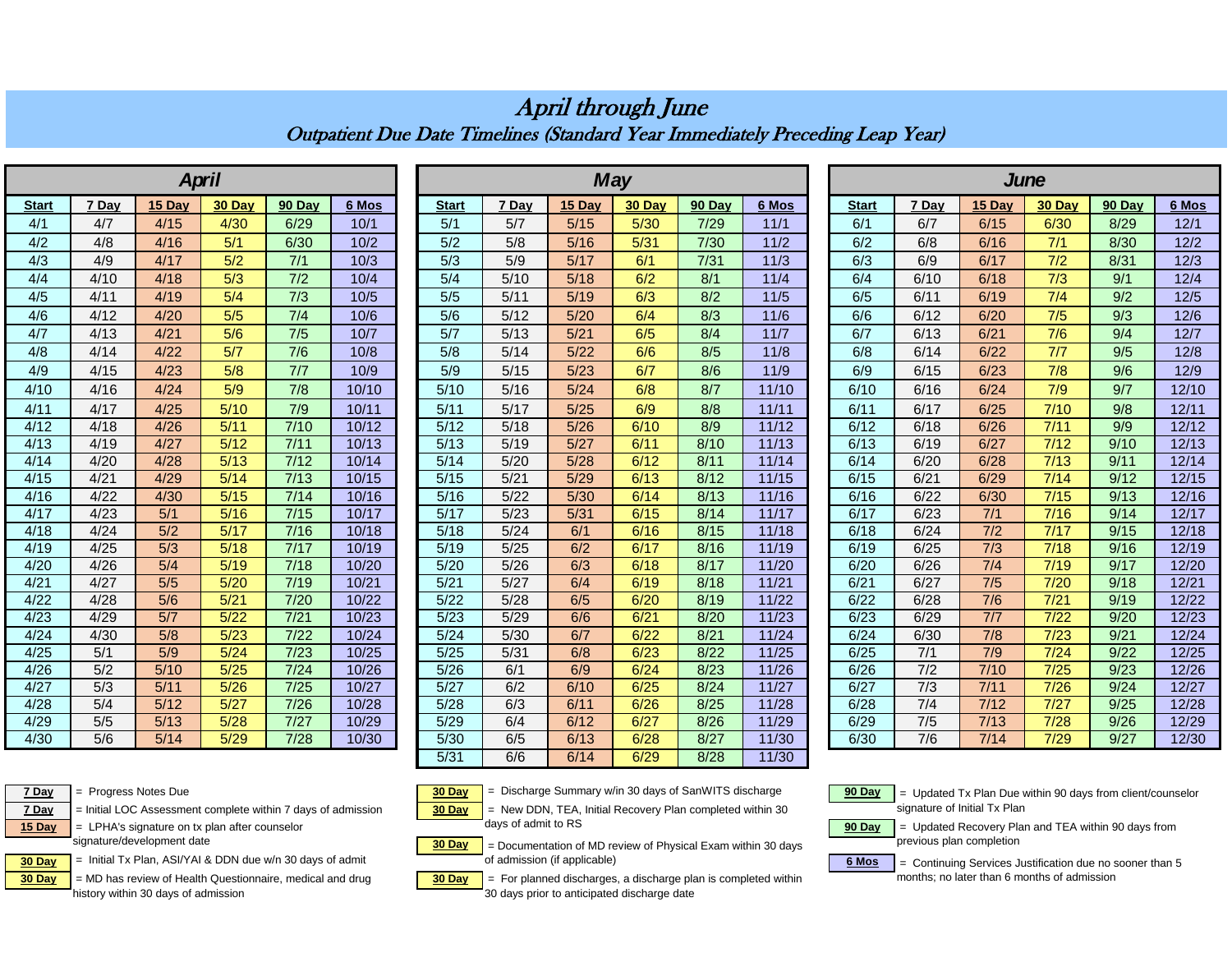|              |       |        | <b>July</b> |        |                  |              |       | <b>August</b> |                  |                |                  |              |       |        | <b>September</b> |        |                  |
|--------------|-------|--------|-------------|--------|------------------|--------------|-------|---------------|------------------|----------------|------------------|--------------|-------|--------|------------------|--------|------------------|
| <b>Start</b> | 7 Dav | 15 Dav | 30 Day      | 90 Day | 6 Mos            | <b>Start</b> | 7 Dav | 15 Dav        | 30 Dav           | 90 Dav         | 6 Mos            | <b>Start</b> | 7 Day | 15 Dav | 30 Day           | 90 Dav | 6 Mos            |
| 7/1          | 7/7   | 7/15   | 7/30        | 9/28   | 1/1              | 8/1          | 8/7   | 8/15          | 8/30             | 10/29          | 2/1              | 9/1          | 9/7   | 9/15   | 9/30             | 11/29  | 3/1              |
| 7/2          | 7/8   | 7/16   | 7/31        | 9/29   | 1/2              | 8/2          | 8/8   | 8/16          | 8/31             | 10/30          | 2/2              | 9/2          | 9/8   | 9/16   | 10/1             | 11/30  | 3/2              |
| 7/3          | 7/9   | 7/17   | 8/1         | 9/30   | 1/3              | 8/3          | 8/9   | 8/17          | 9/1              | 10/31          | 2/3              | 9/3          | 9/9   | 9/17   | 10/2             | 12/1   | 3/3              |
| 7/4          | 7/10  | 7/18   | 8/2         | 10/1   | 1/4              | 8/4          | 8/10  | 8/18          | 9/2              | 11/1           | 2/4              | 9/4          | 9/10  | 9/18   | 10/3             | 12/2   | 3/4              |
| 7/5          | 7/11  | 7/19   | 8/3         | 10/2   | 1/5              | 8/5          | 8/11  | 8/19          | $\overline{9/3}$ | $\frac{11}{2}$ | $\overline{2/5}$ | 9/5          | 9/11  | 9/19   | 10/4             | 12/3   | $\overline{3/5}$ |
| 7/6          | 7/12  | 7/20   | 8/4         | 10/3   | $\overline{1/6}$ | 8/6          | 8/12  | 8/20          | 9/4              | 11/3           | $\overline{2/6}$ | 9/6          | 9/12  | 9/20   | 10/5             | 12/4   | $\overline{3/6}$ |
| 7/7          | 7/13  | 7/21   | 8/5         | 10/4   | $\overline{1/7}$ | 8/7          | 8/13  | 8/21          | 9/5              | 11/4           | $\overline{2/7}$ | 9/7          | 9/13  | 9/21   | 10/6             | 12/5   | 3/7              |
| 7/8          | 7/14  | 7/22   | 8/6         | 10/5   | 1/8              | 8/8          | 8/14  | 8/22          | 9/6              | 11/5           | 2/8              | 9/8          | 9/14  | 9/22   | 10/7             | 12/6   | 3/8              |
| 7/9          | 7/15  | 7/23   | 8/7         | 10/6   | 1/9              | 8/9          | 8/15  | 8/23          | 9/7              | 11/6           | $\overline{2/9}$ | 9/9          | 9/15  | 9/23   | 10/8             | 12/7   | 3/9              |
| 7/10         | 7/16  | 7/24   | 8/8         | 10/7   | 1/10             | 8/10         | 8/16  | 8/24          | 9/8              | 11/7           | 2/10             | 9/10         | 9/16  | 9/24   | 10/9             | 12/8   | 3/10             |
| 7/11         | 7/17  | 7/25   | 8/9         | 10/8   | 1/11             | 8/11         | 8/17  | 8/25          | 9/9              | 11/8           | 2/11             | 9/11         | 9/17  | 9/25   | 10/10            | 12/9   | 3/11             |
| 7/12         | 7/18  | 7/26   | 8/10        | 10/9   | 1/12             | 8/12         | 8/18  | 8/26          | 9/10             | 11/9           | $\frac{2}{12}$   | 9/12         | 9/18  | 9/26   | 10/11            | 12/10  | 3/12             |
| 7/13         | 7/19  | 7/27   | 8/11        | 10/10  | 1/13             | 8/13         | 8/19  | 8/27          | 9/11             | 11/10          | 2/13             | 9/13         | 9/19  | 9/27   | 10/12            | 12/11  | 3/13             |
| 7/14         | 7/20  | 7/28   | 8/12        | 10/11  | 1/14             | 8/14         | 8/20  | 8/28          | 9/12             | 11/11          | 2/14             | 9/14         | 9/20  | 9/28   | 10/13            | 12/12  | 3/14             |
| 7/15         | 7/21  | 7/29   | 8/13        | 10/12  | 1/15             | 8/15         | 8/21  | 8/29          | 9/13             | 11/12          | 2/15             | 9/15         | 9/21  | 9/29   | 10/14            | 12/13  | 3/15             |
| 7/16         | 7/22  | 7/30   | 8/14        | 10/13  | 1/16             | 8/16         | 8/22  | 8/30          | 9/14             | 11/13          | 2/16             | 9/16         | 9/22  | 9/30   | 10/15            | 12/14  | 3/16             |
| 7/17         | 7/23  | 7/31   | 8/15        | 10/14  | 1/17             | 8/17         | 8/23  | 8/31          | 9/15             | 11/14          | 2/17             | 9/17         | 9/23  | 10/1   | 10/16            | 12/15  | 3/17             |
| 7/18         | 7/24  | 8/1    | 8/16        | 10/15  | 1/18             | 8/18         | 8/24  | 9/1           | 9/16             | 11/15          | 2/18             | 9/18         | 9/24  | 10/2   | 10/17            | 12/16  | 3/18             |
| 7/19         | 7/25  | 8/2    | 8/17        | 10/16  | 1/19             | 8/19         | 8/25  | 9/2           | 9/17             | 11/16          | 2/19             | 9/19         | 9/25  | 10/3   | 10/18            | 12/17  | 3/19             |
| 7/20         | 7/26  | 8/3    | 8/18        | 10/17  | 1/20             | 8/20         | 8/26  | 9/3           | 9/18             | 11/17          | 2/20             | 9/20         | 9/26  | 10/4   | 10/19            | 12/18  | 3/20             |
| 7/21         | 7/27  | 8/4    | 8/19        | 10/18  | 1/21             | 8/21         | 8/27  | 9/4           | 9/19             | 11/18          | 2/21             | 9/21         | 9/27  | 10/5   | 10/20            | 12/19  | 3/21             |
| 7/22         | 7/28  | 8/5    | 8/20        | 10/19  | 1/22             | 8/22         | 8/28  | 9/5           | 9/20             | 11/19          | 2/22             | 9/22         | 9/28  | 10/6   | 10/21            | 12/20  | 3/22             |
| 7/23         | 7/29  | 8/6    | 8/21        | 10/20  | 1/23             | 8/23         | 8/29  | 9/6           | 9/21             | 11/20          | 2/23             | 9/23         | 9/29  | 10/7   | 10/22            | 12/21  | 3/23             |
| 7/24         | 7/30  | 8/7    | 8/22        | 10/21  | 1/24             | 8/24         | 8/30  | 9/7           | 9/22             | 11/21          | 2/24             | 9/24         | 9/30  | 10/8   | 10/23            | 12/22  | 3/24             |
| 7/25         | 7/31  | 8/8    | 8/23        | 10/22  | 1/25             | 8/25         | 8/31  | 9/8           | 9/23             | 11/22          | 2/25             | 9/25         | 10/1  | 10/9   | 10/24            | 12/23  | 3/25             |
| 7/26         | 8/1   | 8/9    | 8/24        | 10/23  | 1/26             | 8/26         | 9/1   | 9/9           | 9/24             | 11/23          | 2/26             | 9/26         | 10/2  | 10/10  | 10/25            | 12/24  | 3/26             |
| 7/27         | 8/2   | 8/10   | 8/25        | 10/24  | 1/27             | 8/27         | 9/2   | 9/10          | 9/25             | 11/24          | 2/27             | 9/27         | 10/3  | 10/11  | 10/26            | 12/25  | 3/27             |
| 7/28         | 8/3   | 8/11   | 8/26        | 10/25  | 1/28             | 8/28         | 9/3   | 9/11          | 9/26             | 11/25          | 2/28             | 9/28         | 10/4  | 10/12  | 10/27            | 12/26  | 3/28             |
| 7/29         | 8/4   | 8/12   | 8/27        | 10/26  | 1/29             | 8/29         | 9/4   | 9/12          | 9/27             | 11/26          | 2/29             | 9/29         | 10/5  | 10/13  | 10/28            | 12/27  | 3/29             |
| 7/30         | 8/5   | 8/13   | 8/28        | 10/27  | 1/30             | 8/30         | 9/5   | 9/13          | 9/28             | 11/27          | 2/29             | 9/30         | 10/6  | 10/14  | 10/29            | 12/28  | 3/30             |
| 7/31         | 8/6   | 8/14   | 8/29        | 10/28  | 1/31             | 8/31         | 9/6   | 9/14          | 9/29             | 11/28          | 2/29             |              |       |        |                  |        |                  |

## July through September Outpatient Due Date Timelines (Standard Year Immediately Preceding Leap Year)

**7 Day** = Initial LOC Assessment complete within 7 days of admission **30 Day** 

15 Day | = LPHA's signature on tx plan after counselor **but a community of the system of the system of the system of the system of the system of the system of the system of the system of the system of the system of the sys** signature/development date

**30 Day**  $=$  MD has review of Health Questionnaire, medical and drug **30 Day** history within 30 days of admission

**7 Day** = Progress Notes Due **199 Day** = Discharge Summary w/in 30 days of SanWITS discharge **90 Day** = New DDN, TEA, Initial Recovery Plan completed within 30

days of admit to RS

**30 Day 30 Day Find A** Initial Tx Plan, ASI/YAI & DDN due w/n 30 days of admit **1990 of admission (if applicable)** 6 Mos = Documentation of MD review of Physical Exam within 30 days

> = For planned discharges, a discharge plan is completed within 30 days prior to anticipated discharge date

 = Updated Tx Plan Due within 90 days from client/counselor signature of Initial Tx Plan

 = Updated Recovery Plan and TEA within 90 days from previous plan completion

= Continuing Services Justification due no sooner than 5 months; no later than 6 months of admission